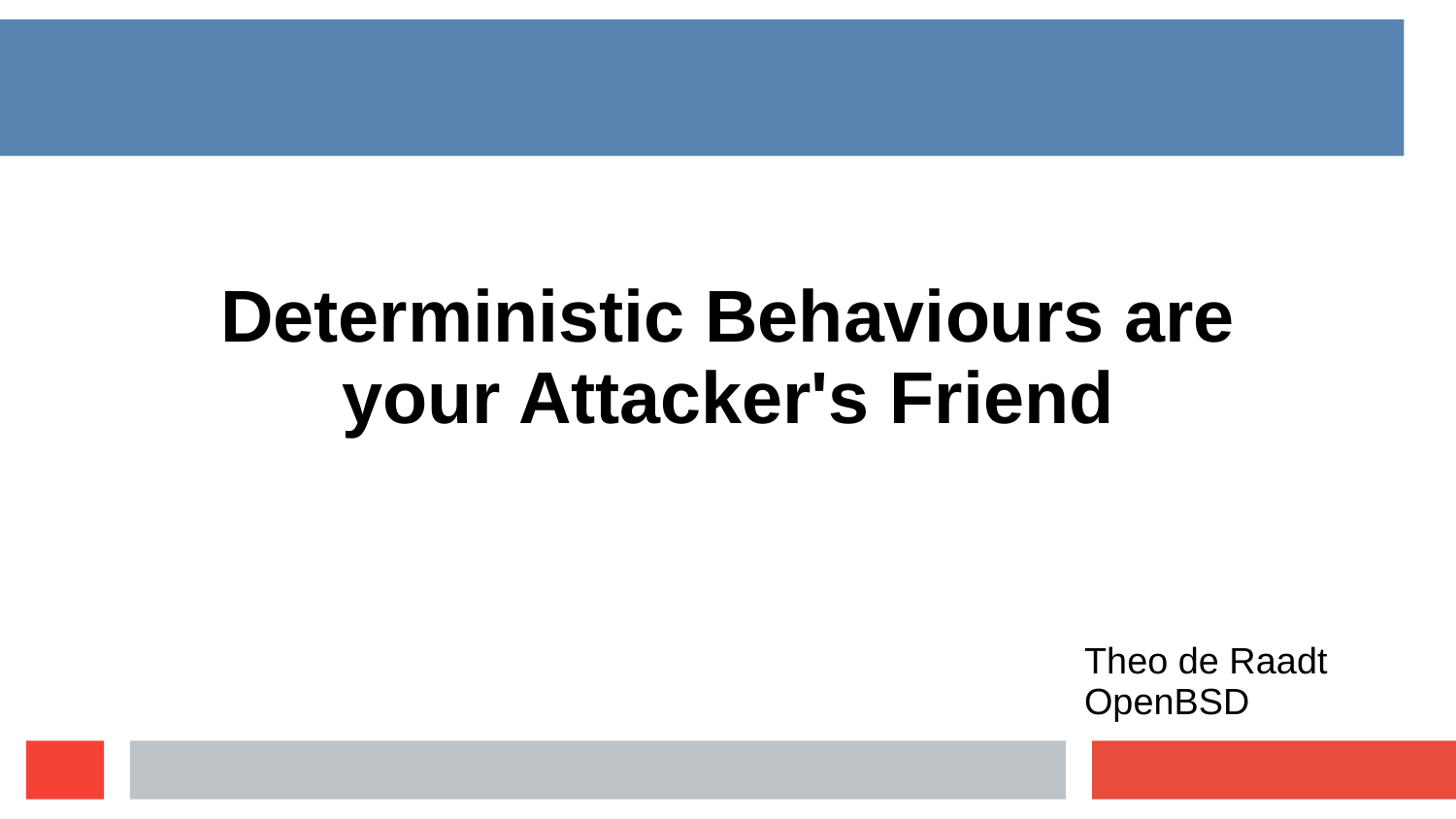#### **Outline**

• The Moment of Failure

• Memory/Register state at moment of Failure

• What attackers do with this

• What can be done about it?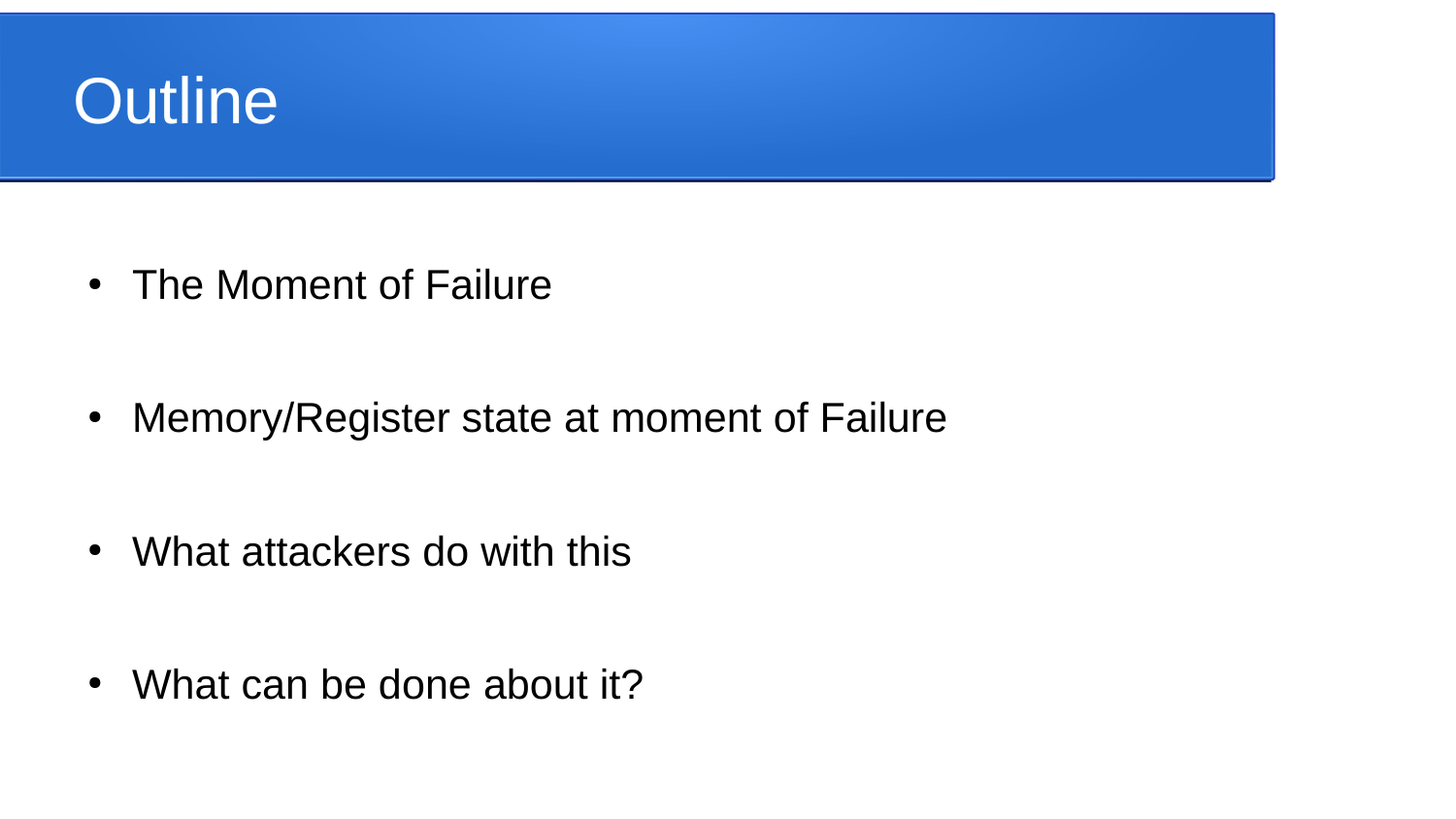## Oops, a bug is triggered by unexpected data

- Programmer mishandles some situation, and things go off the rails
	- Generally, code keeps running for a quite a while
	- Reading this, writing that, etc
	- Until it performs an illegal operation
	- SIGSEGV/SIGBUS, etc
- Attacker observes this condition
- Fuzzing is making it easier to find such bugs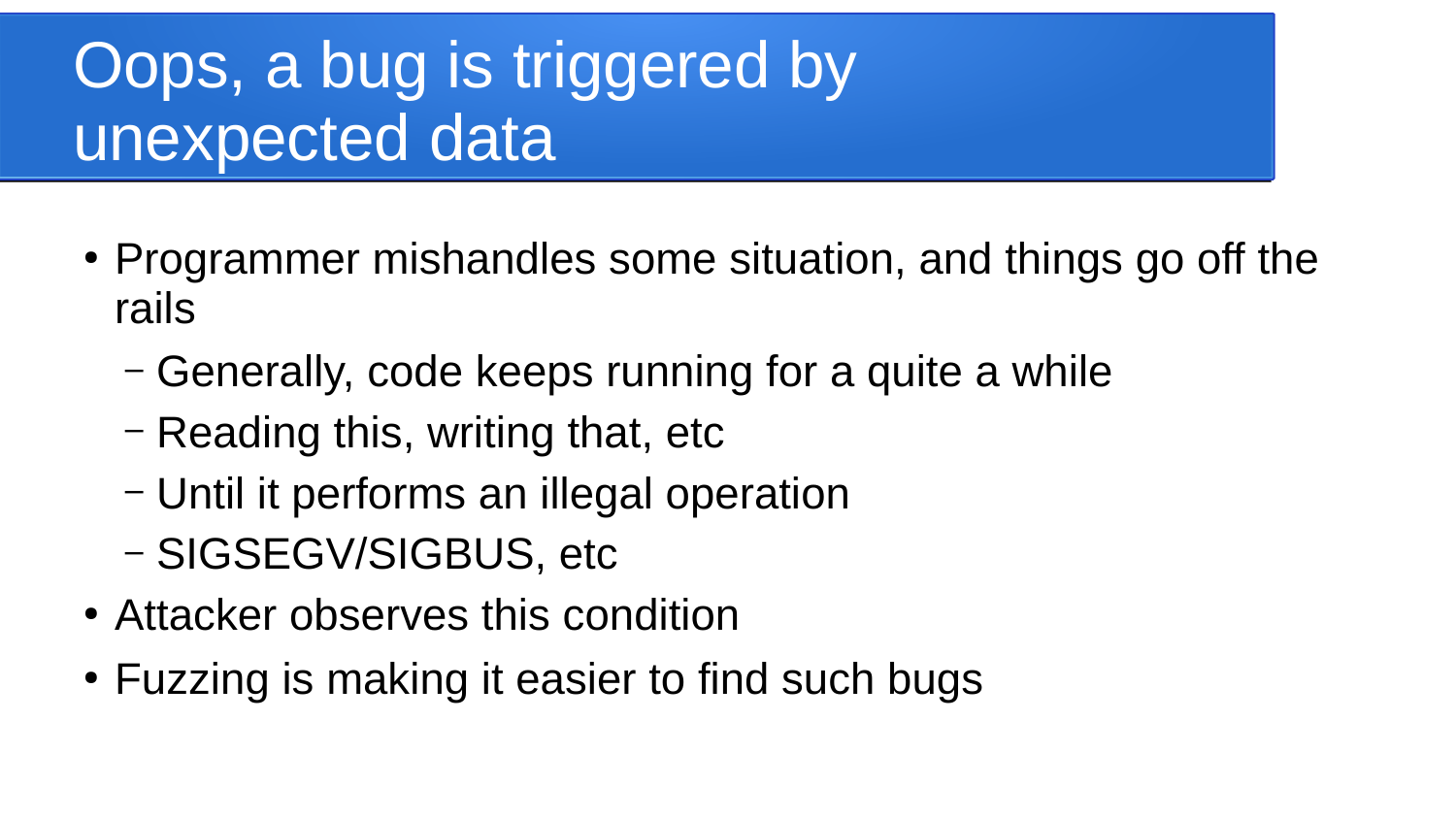## What does it actually look like

• Static binary memory layout



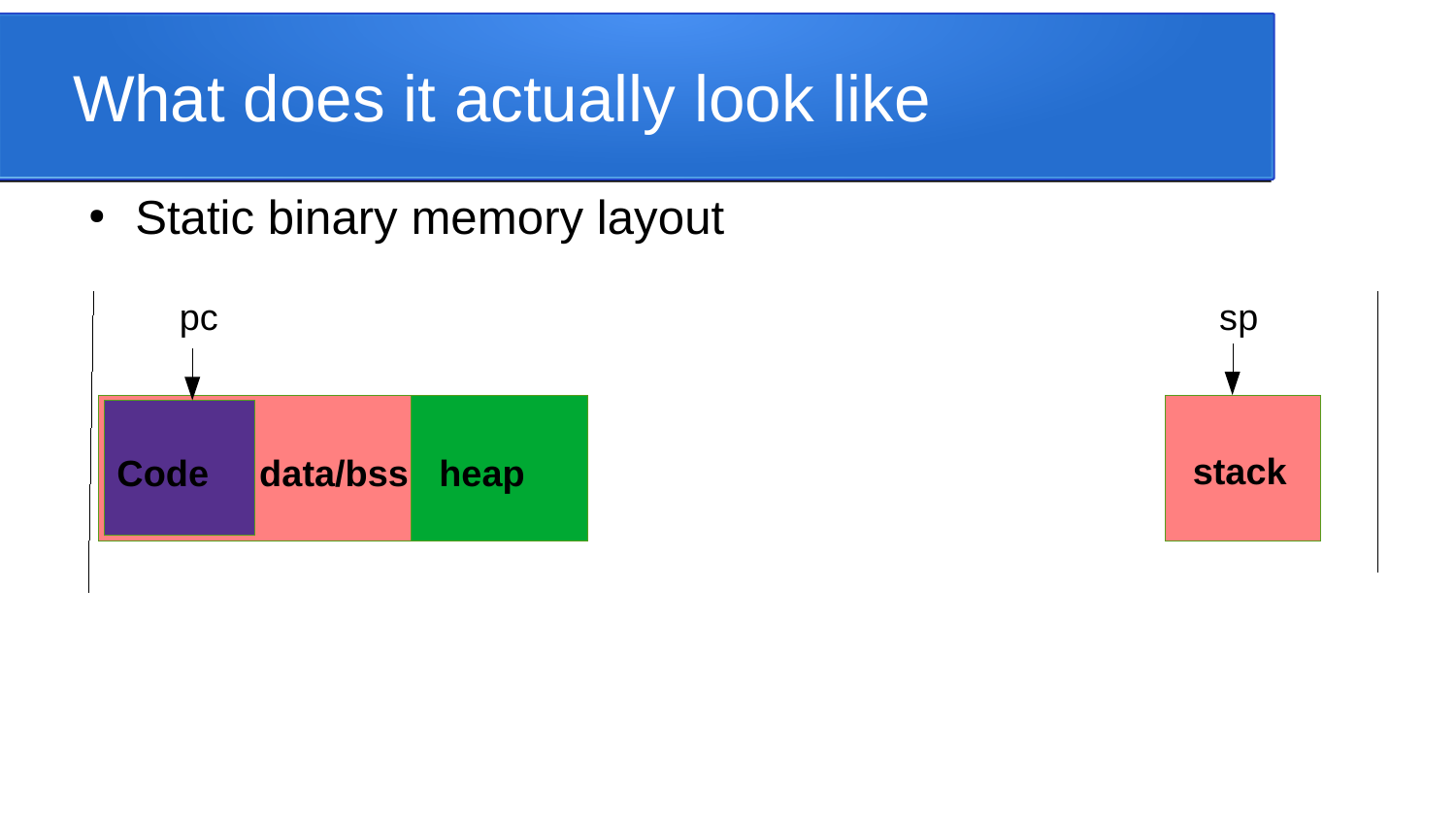## What does it actually look like

• The Crash state



• Before 1999, every crash state had an identical footprint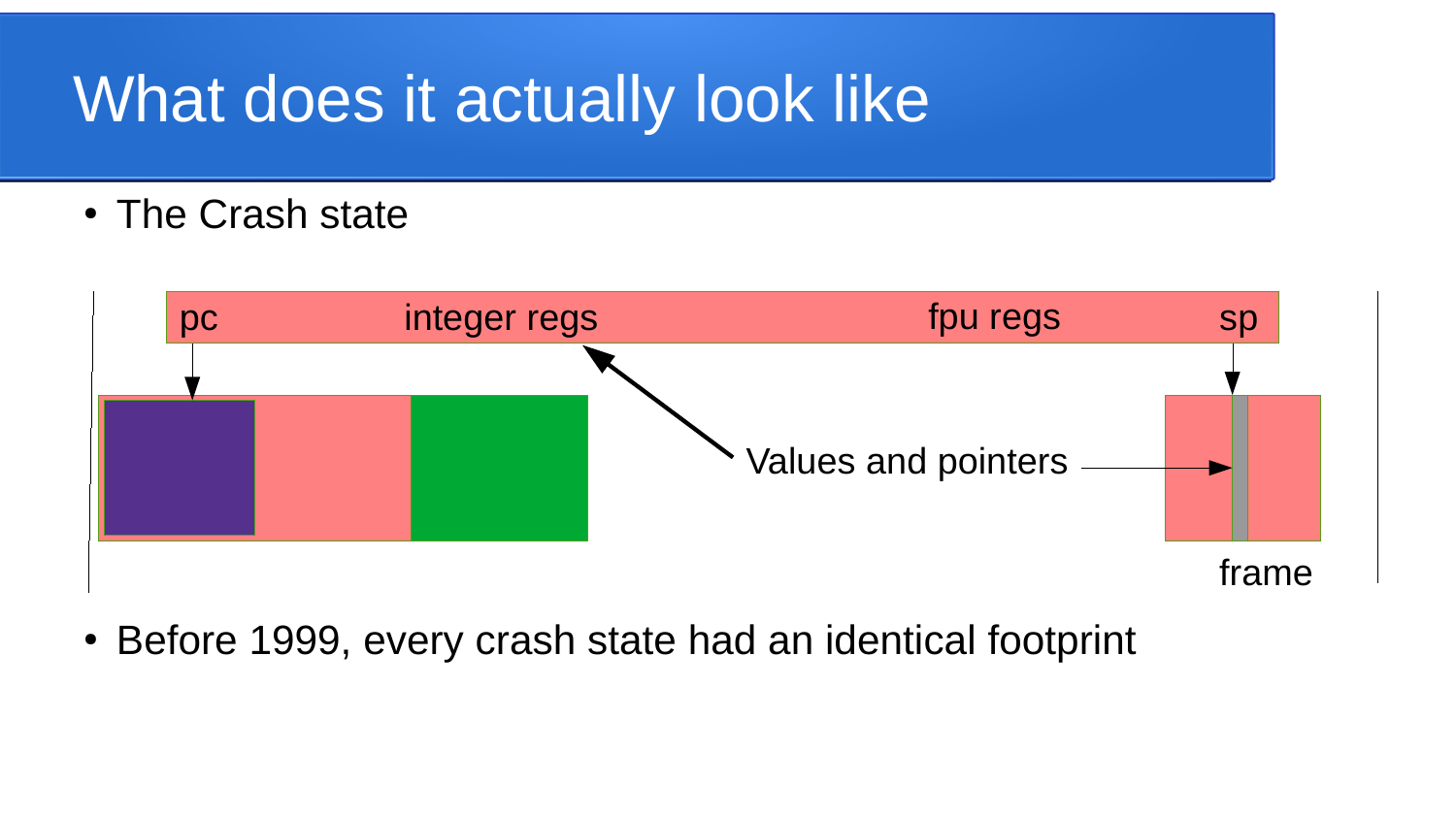## What does it actually look like

• Dynamic binary



• Just more state. PIC code model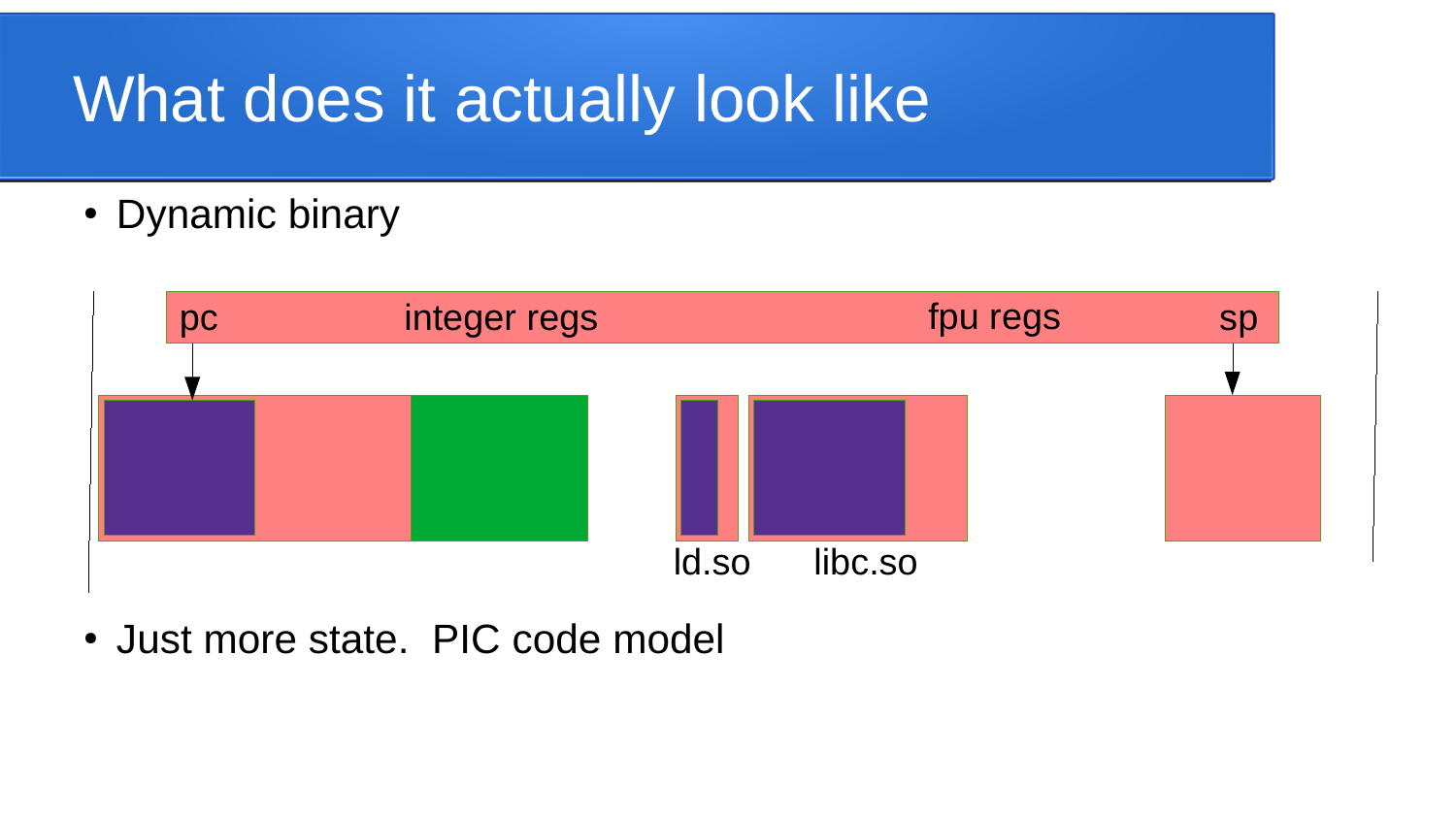## What the attacker knows

- In 1999
	- Crash-State 100% identical on attacker's test host and target host
	- Attack method could be iterated till perfection
	- Then deliver payload, own the target
- By 2010, ASR+W^X+stack-protector had added many unknowns and increased difficulty for the attacker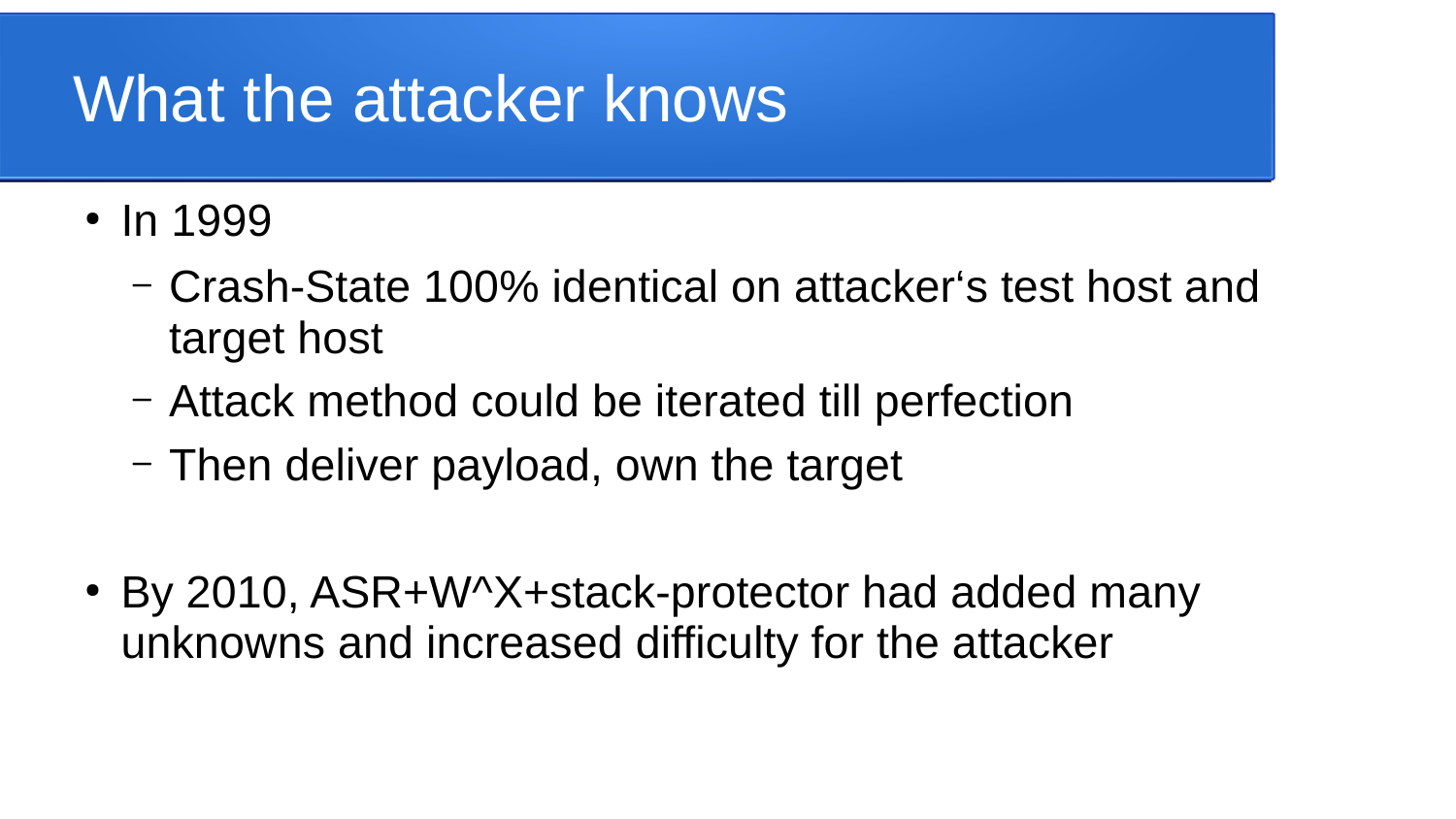## Consider Constant-Relative offsets



Attacker wants this address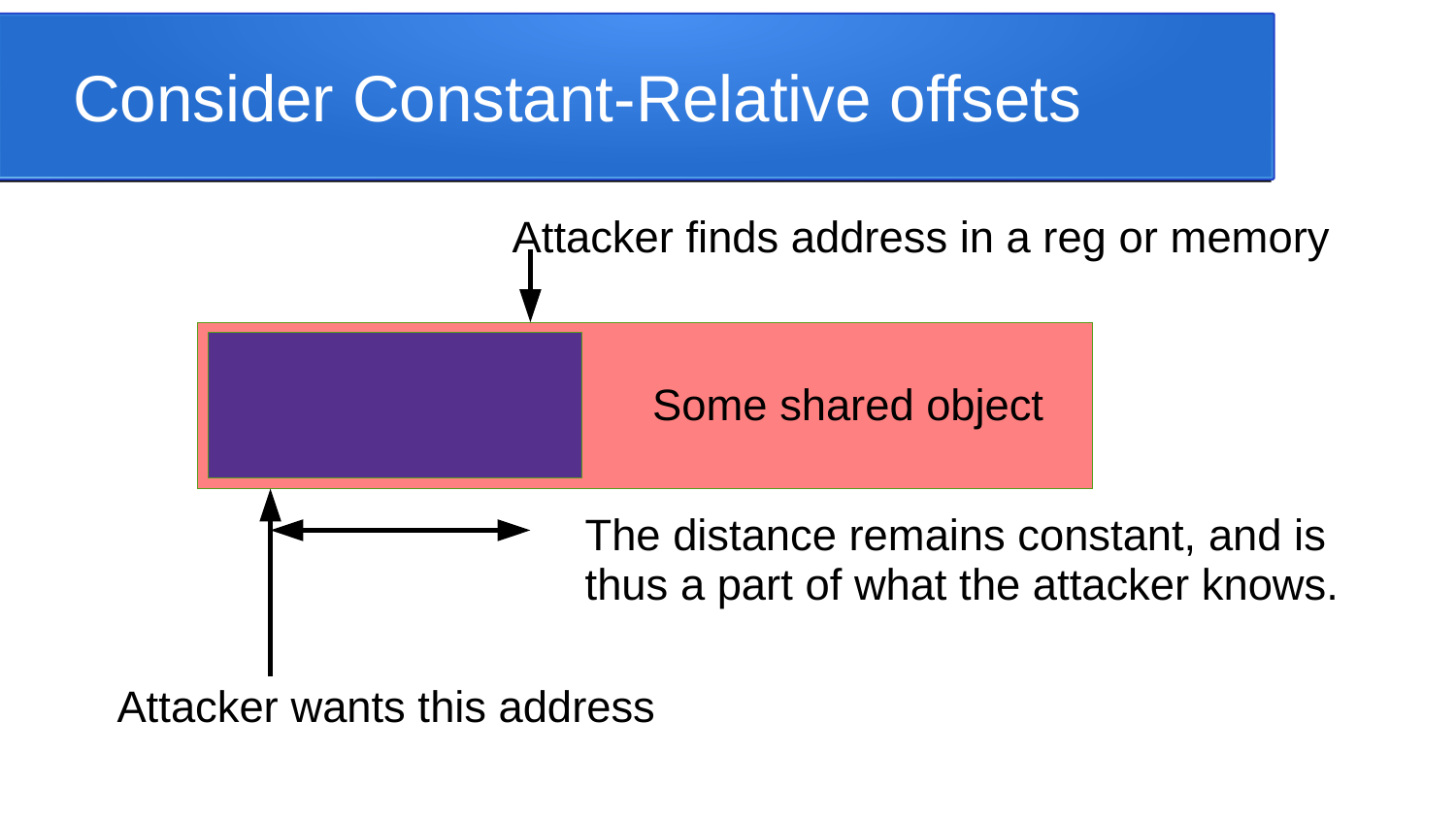### What the attacker does

- Before 1999, classic buffer overflows were the common technique
- After W<sup>A</sup>X became common, ROP methodology became more common
- With ASR/ASLR now common, sprays and other non-turing-complete "damage the state" methods become common.
- In JIT systems, the stack protector is usually absent.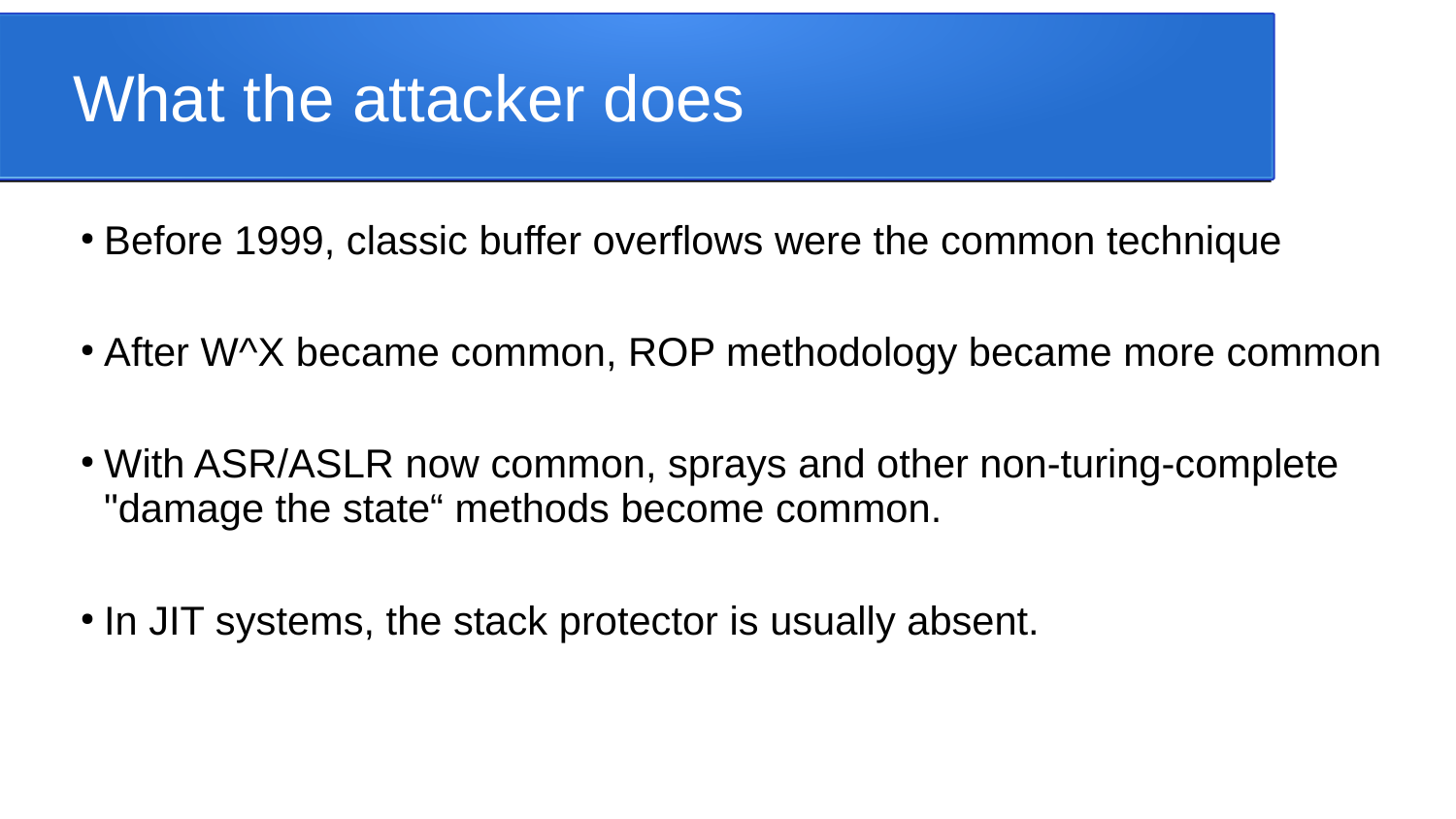## What can be done about this?

#### **\*REMOVE INFORMATION & INCREASE CHANCE OF SIDE-EFFECT DAMAGE**\*

- Perturb address spaces
- Strict permissions (RWX, X-only, MAP STACK, syscall-notX)
- Micro-architectural random cookies (stackghost, SROP)
- Self-protecting data structures (malloc, setimp)
- Stackprotector / RETGUARD
- PIE, bindnow, Id.so unmapping
- Guards and trapsleds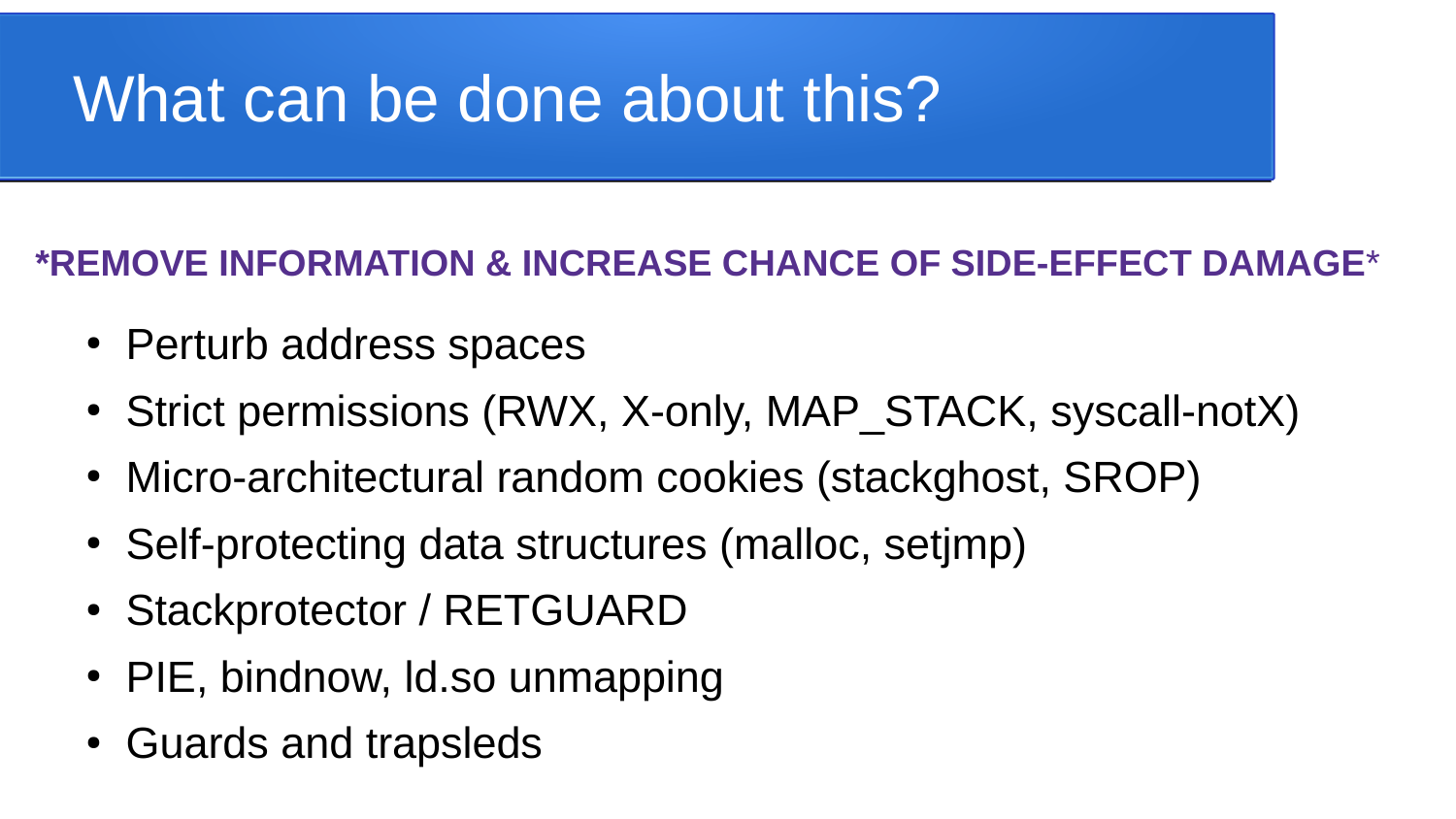## Perturb address spaces

- $\cdot$  PIC to PIF
- Kernel and Id.so do random layout
- All heap allocations via random mmap()
- ASR (not ASLR)
- libc/libcrypto/ld.so boot-time randomization
- KARL kernel boot-time randomization
- $\cdot$  amd64 & arm64 VA+PA KASRL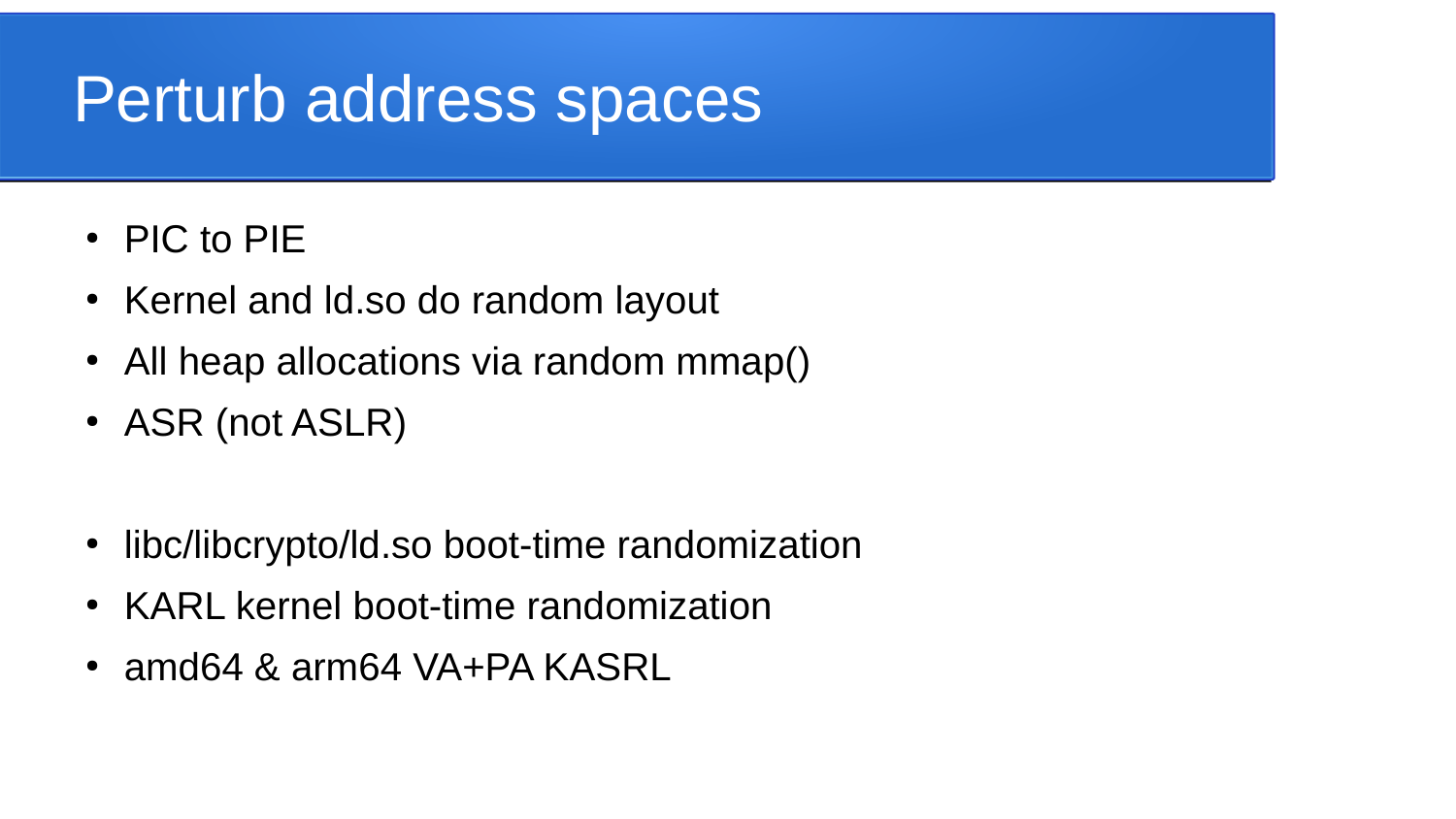## Allocation guards and code trapsleds

- Guards are unmapped memory between objects
- More guards  $\rightarrow$  improved chance an attacker's misfire kills him
- Trapsleds are illegal instructions in the instruction sequence, rather than the classic NOP sequences used in the past (for various reasons)
- Requires an attacker to precisely target gadgets, rather than sliding through NOPs
- (Used heavily in the RETGUARD design)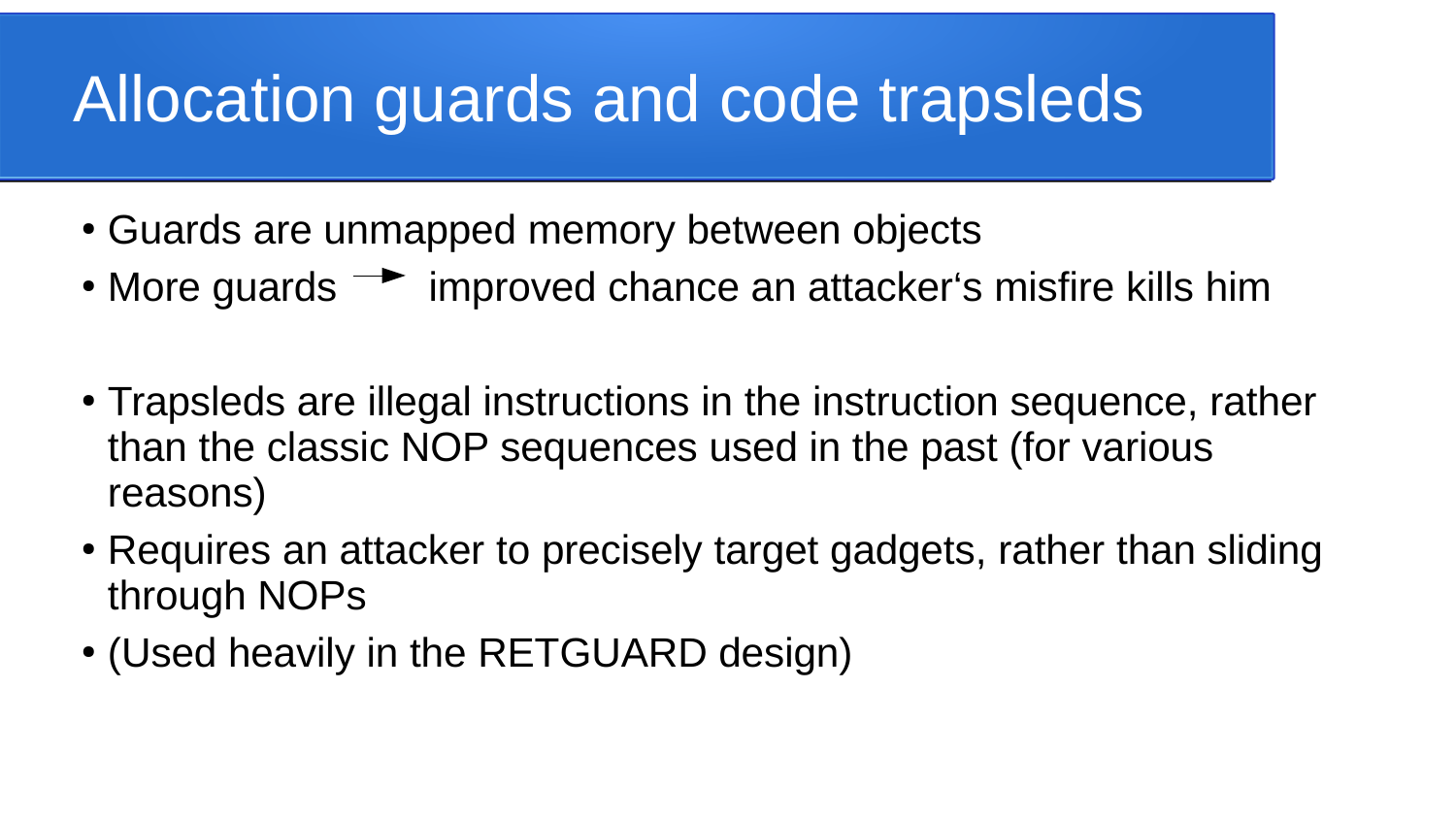#### Perturbances - Before

• Dynamic binary



• Just more state. PIC code model, and maybe PIE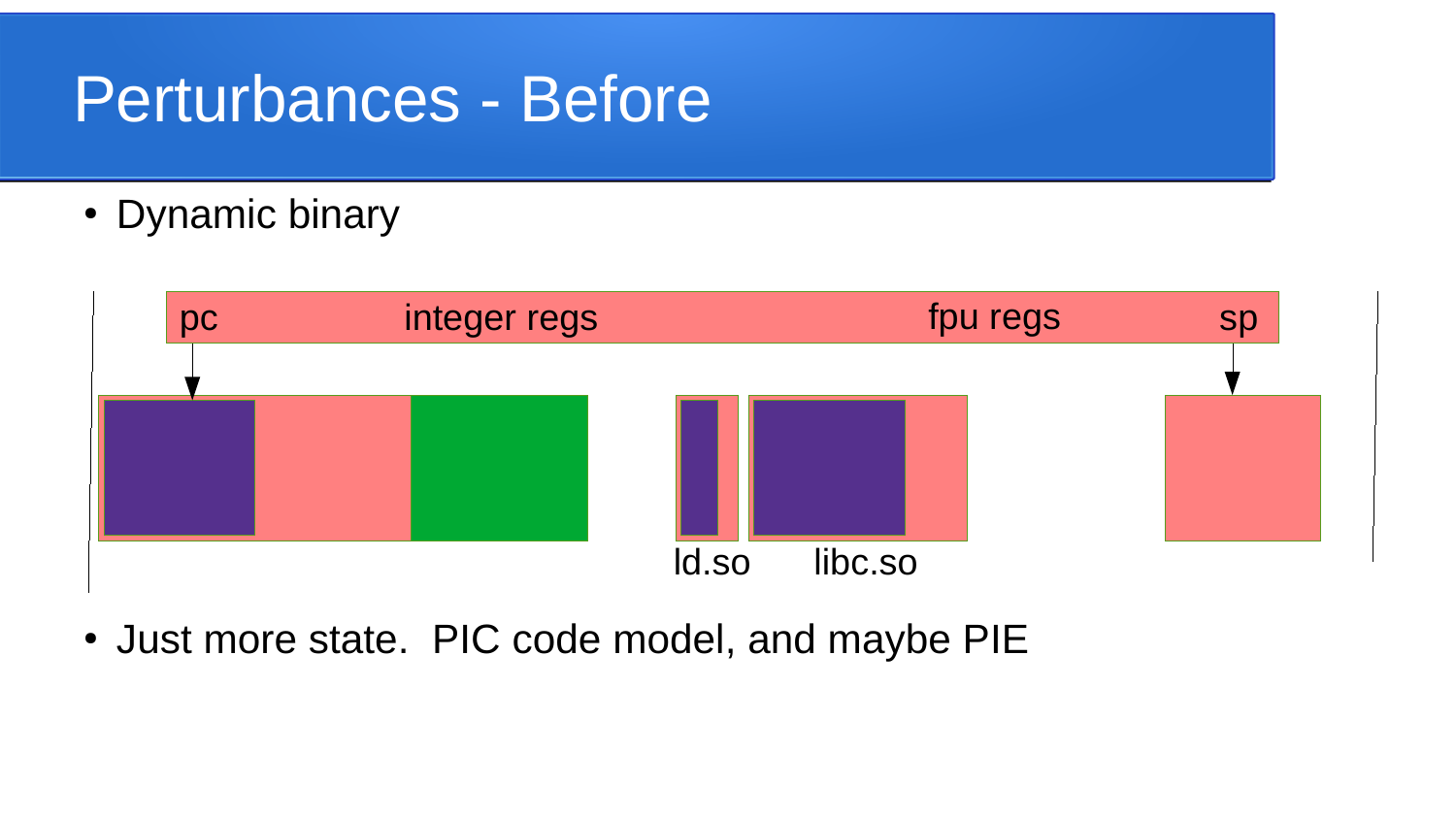#### Perturbances – After

All objects random placement

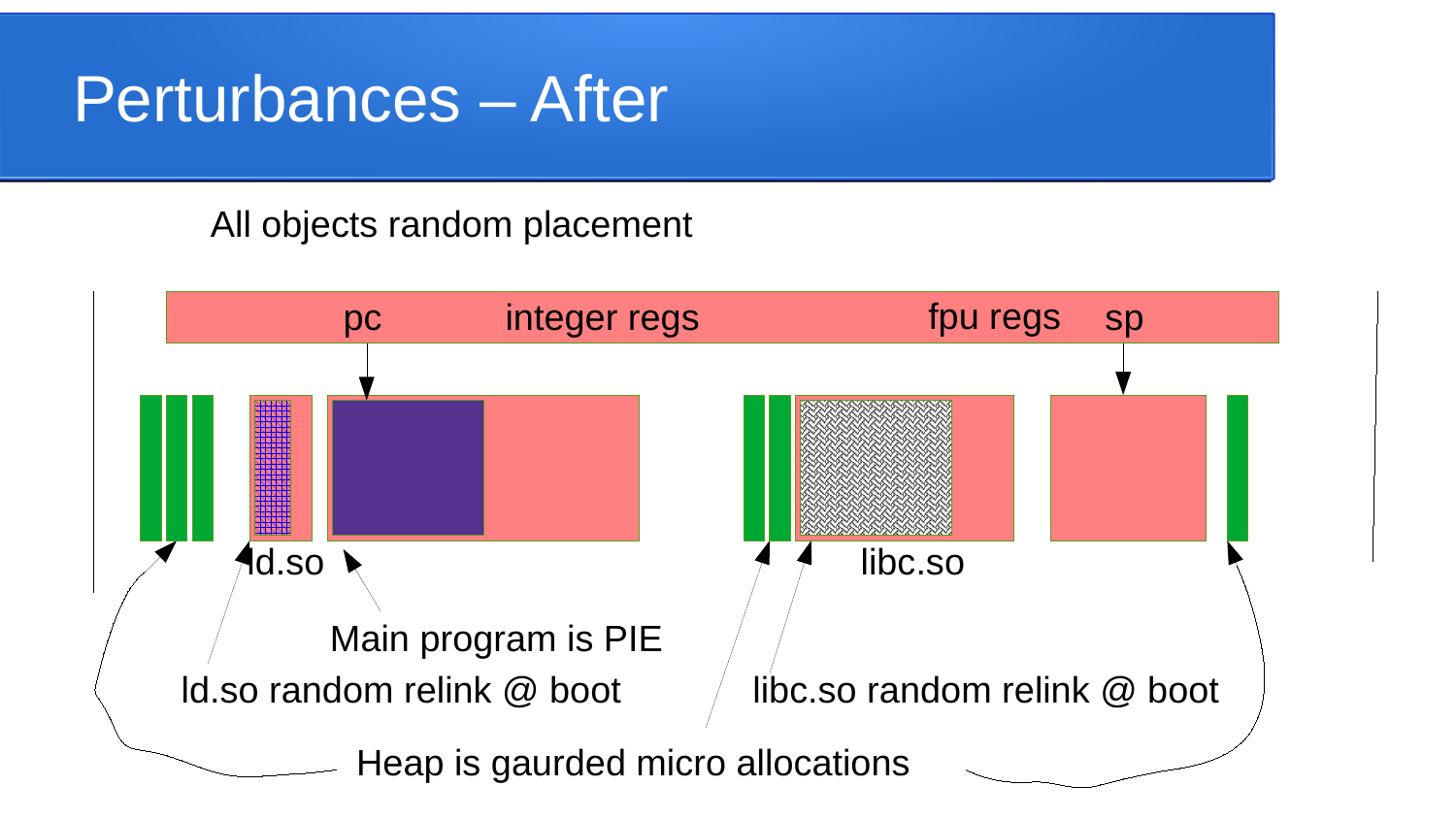#### Perturbances – After (2nd run)

All objects random placement

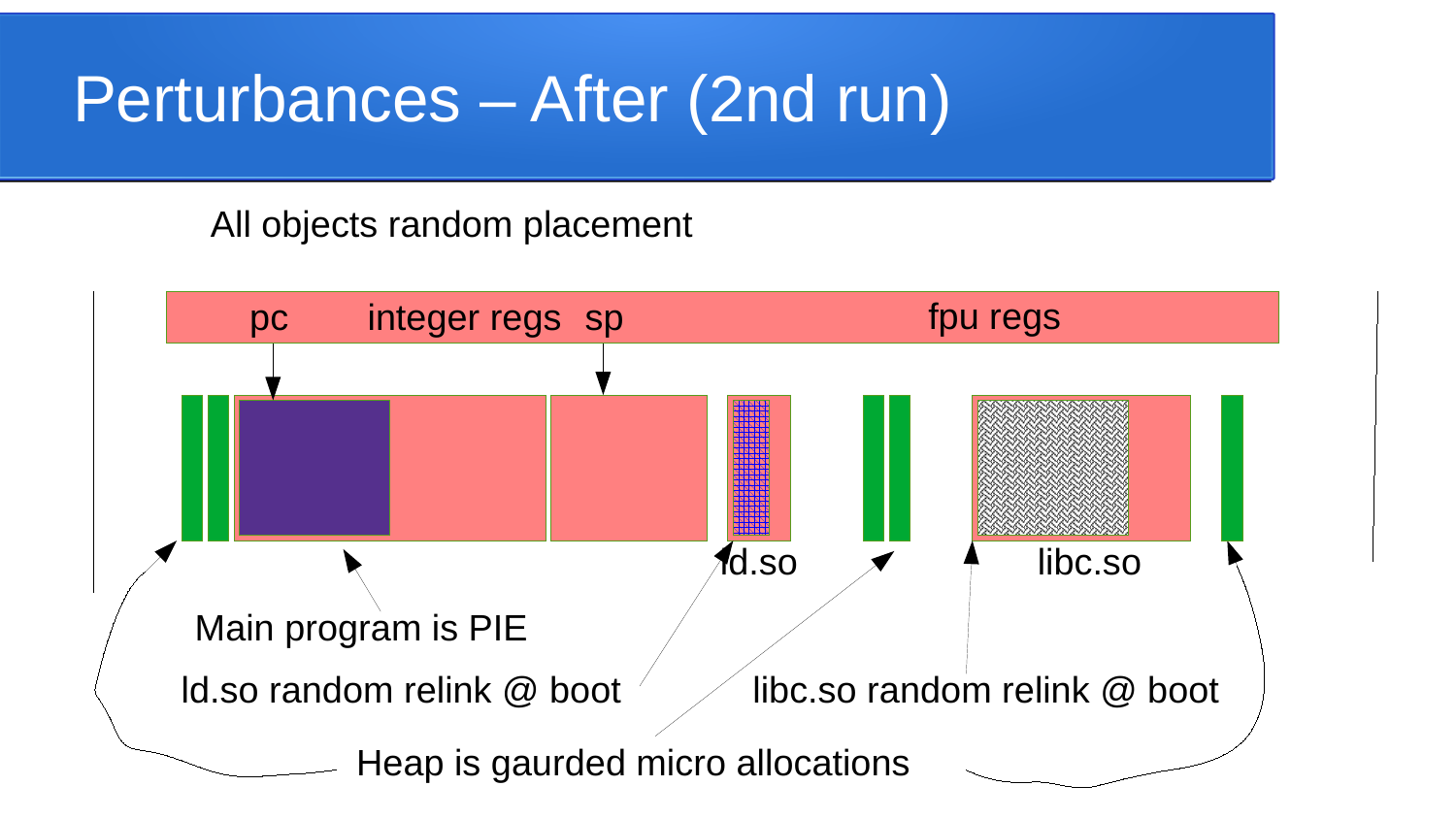#### There are still some knowns

- At moment of crashing
	- A specific register will still have a constant value
	- Pointers will still point at the same objects
- But many relative offsets are disrupted
- libc.so and Id.so boot-time randomization helps
- Cannot use part of a pointer as a integer constant in a calculation
- ROP gadgets & their locations are not known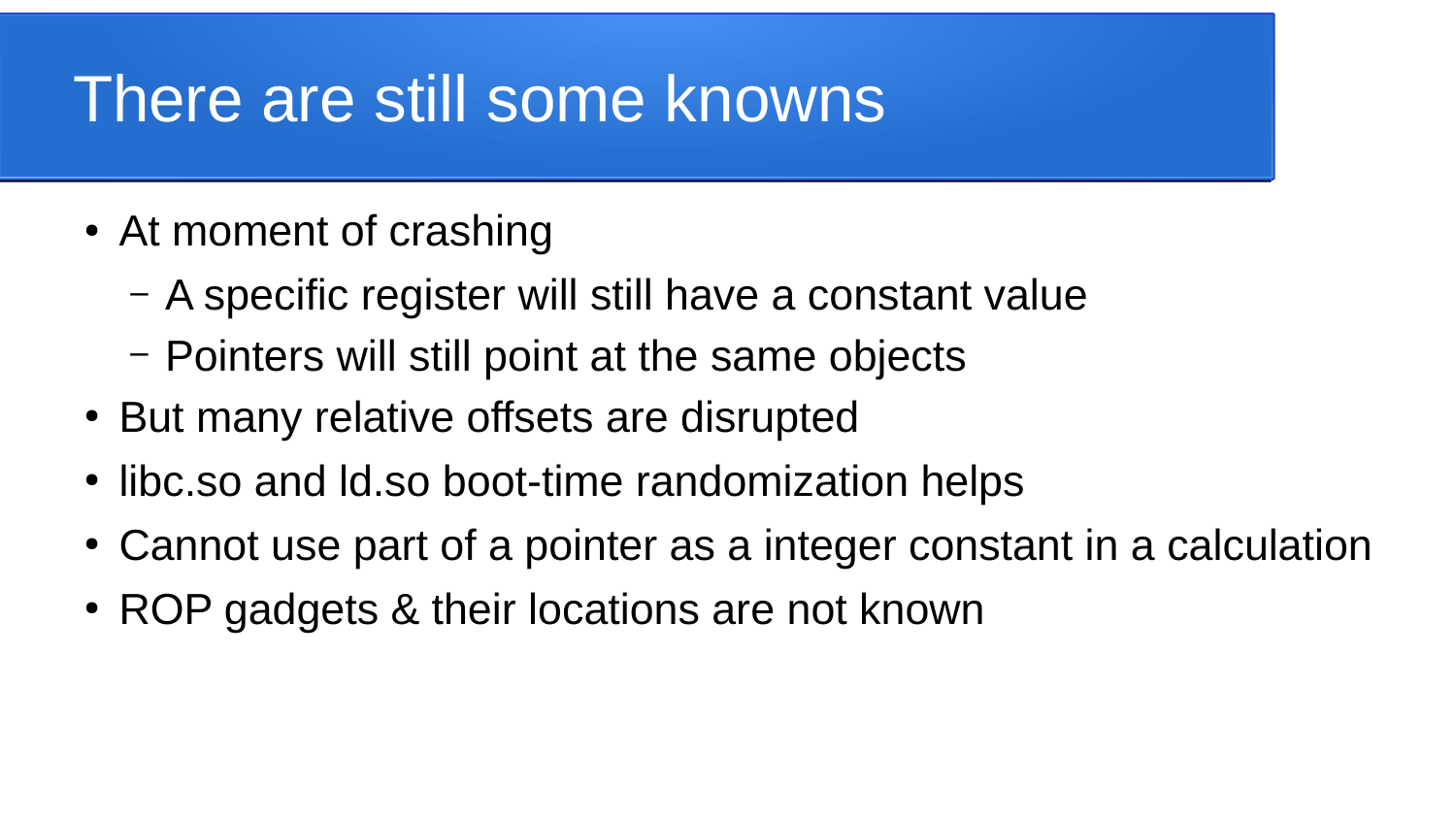## Strict page permissions

- W^X
- .rodata
- Trying to develop X-only (to prevent blind ROP)
- MAP STACK pseudo page-protection (prevents ROP-stack pivot into data memory)
- syscalls not permitted from writeable memory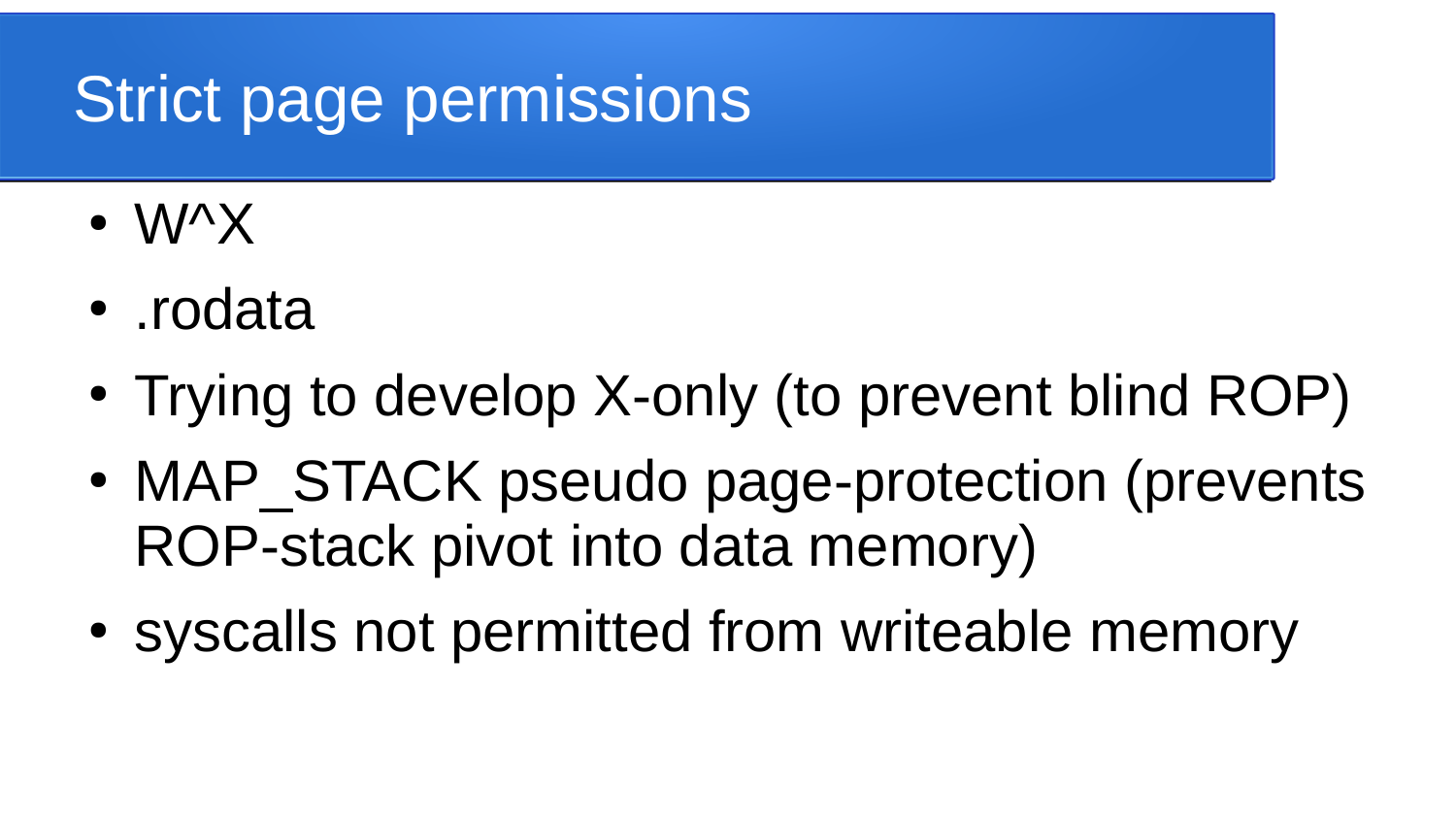### History of our Stack-Protector

- 2001 stack-protector protects functions  $\ge$  = 16 bytes of local
- 2012 one stack-protector value per shared-object
- 2014 stack-protector-strong (more functions protected)
- 2015 stack-protector values become read-only
- 2018 RETGUARD: unique read-only stack-protector value per function (all functions protected to eliminate terminator-gadget)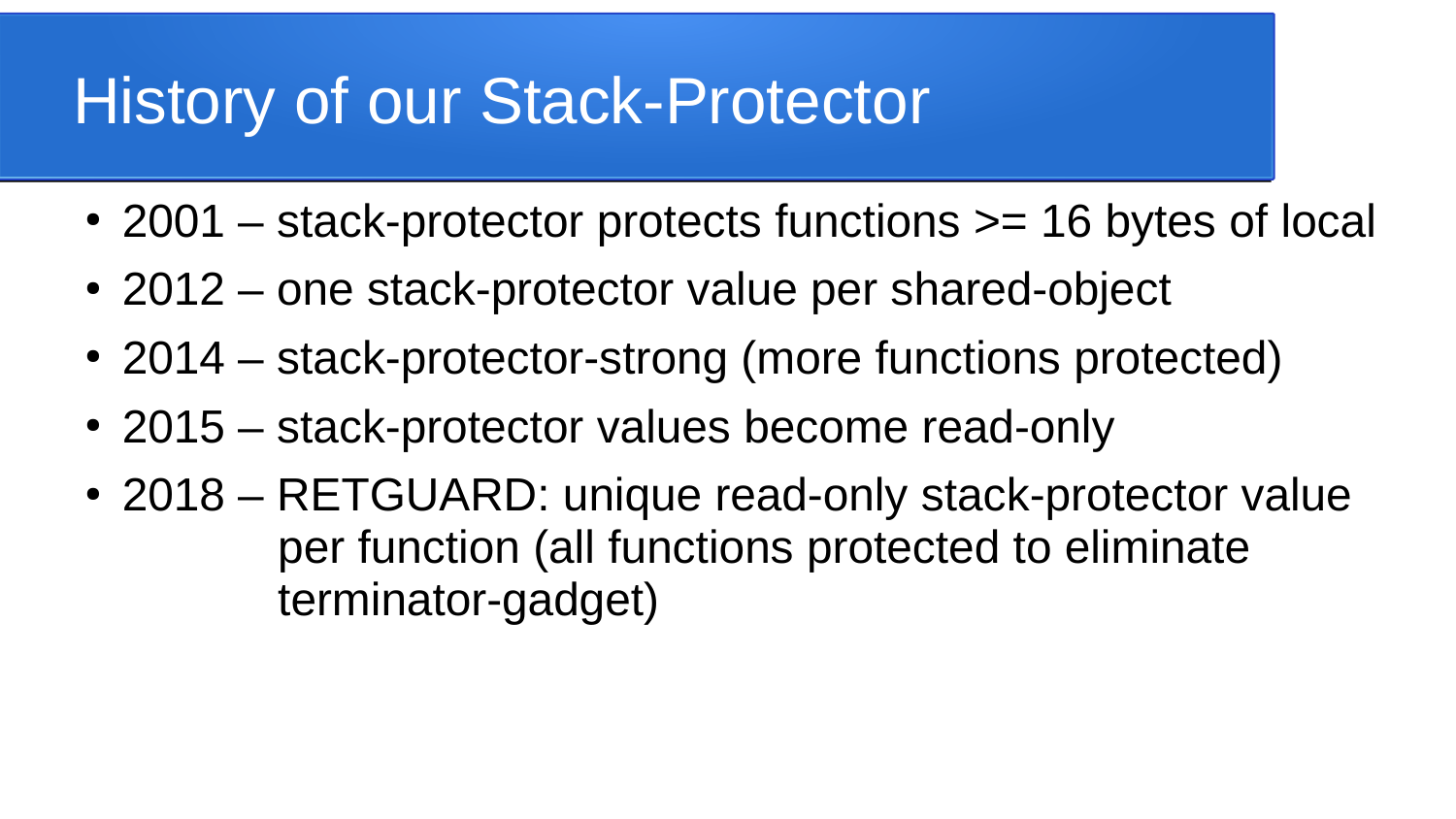## Micro-architectural cookies

- Stackghost (sparc64)
- SROP mitigation (cookie in sigcontext)
- setjmp/longjmp cookie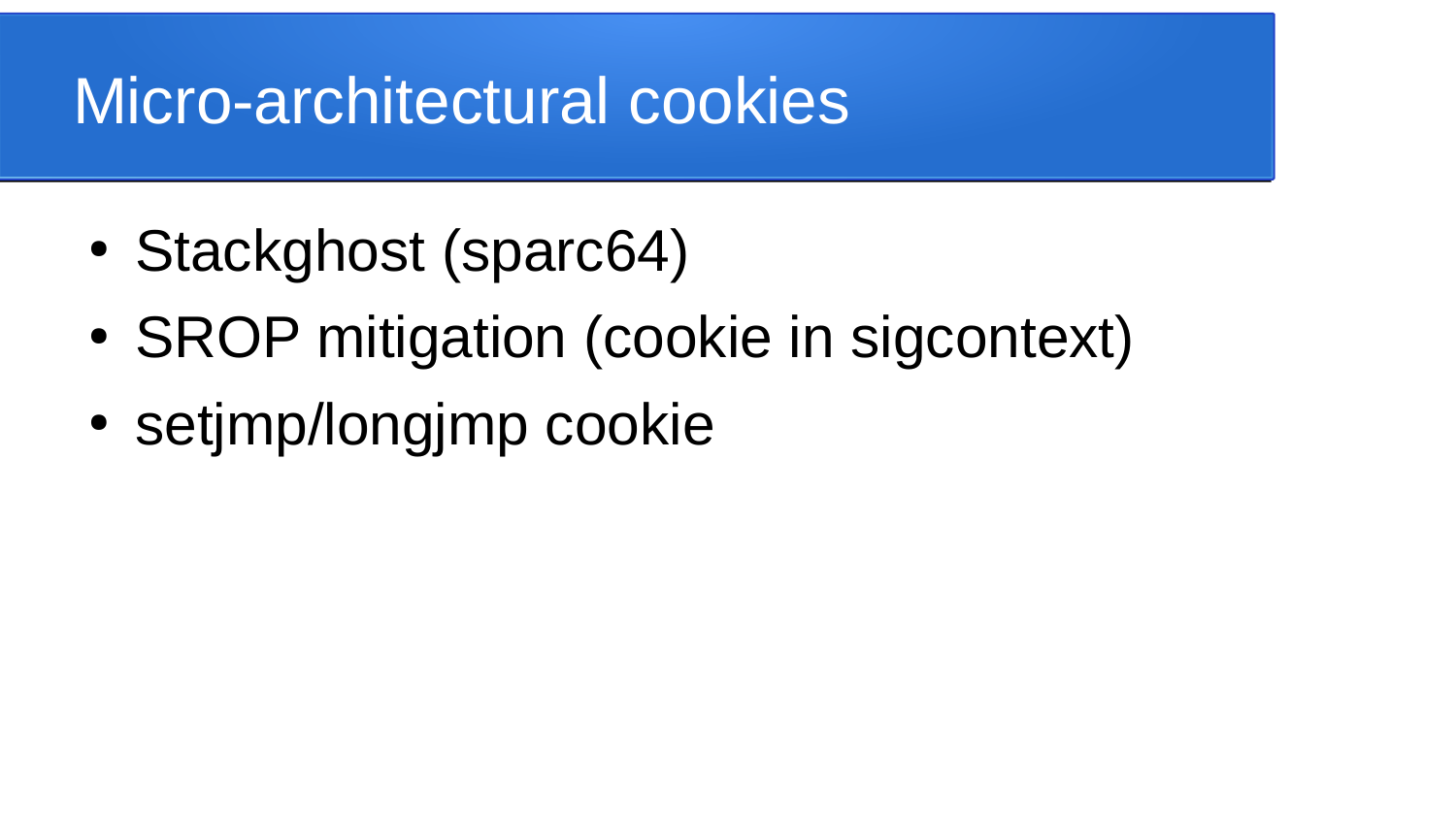### Self-protecting data structures

- atexit() chain storage is write-protected
- malloc() tracking datastructures are out-of-band
- Large number of paranoia features in malloc() and free()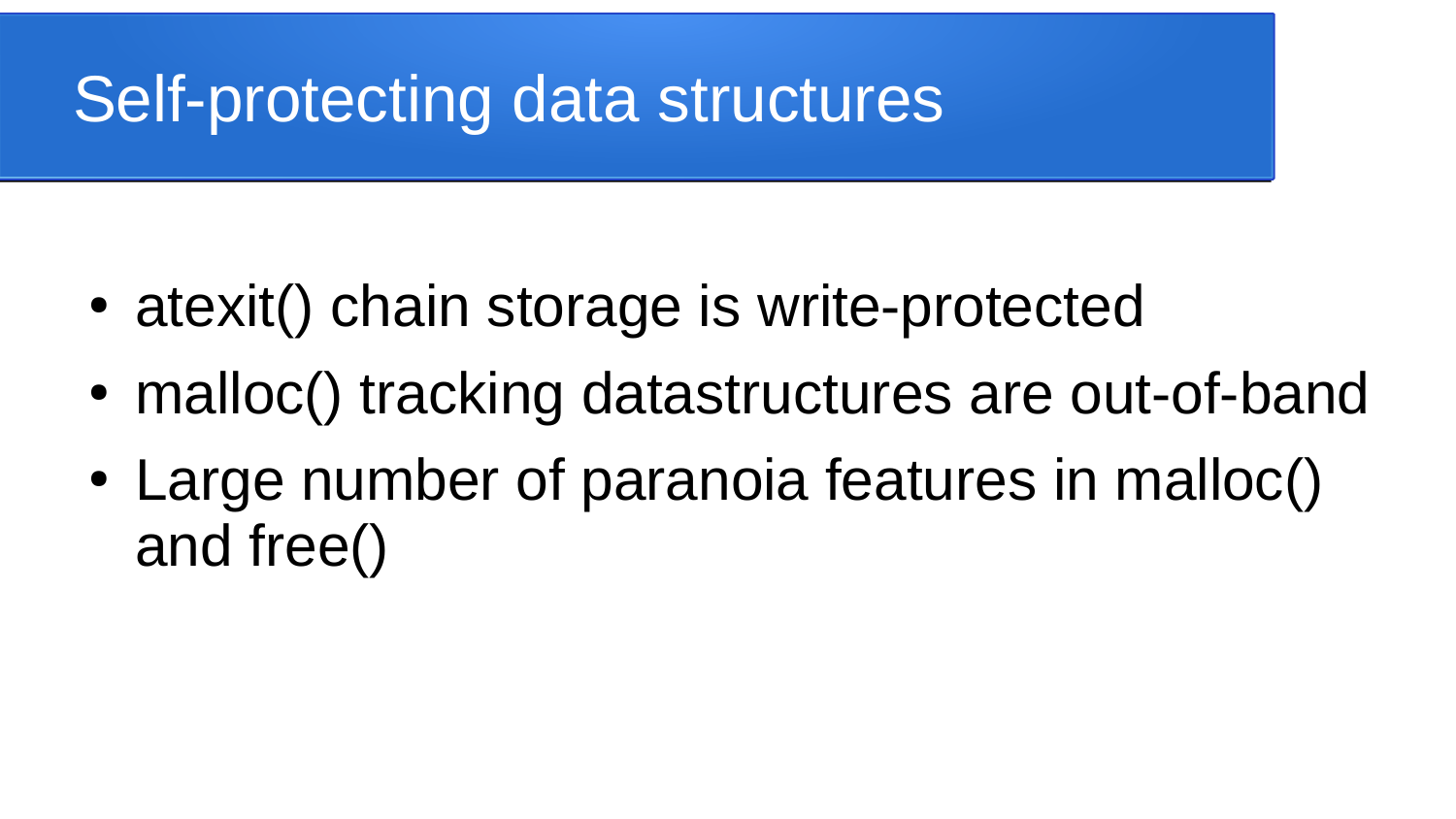## Remove ROP gadgets

- SROP eliminated
- RETGUARD
- OpenBSD/arm64 has no RET-ROP gadgets!
- X86 instr Polymorphic RETs can be significantly reduced (nearly eliminated)
- Id.so unmapping when finished (dlopen gadgetry)
- crt0 gadgetry cleanup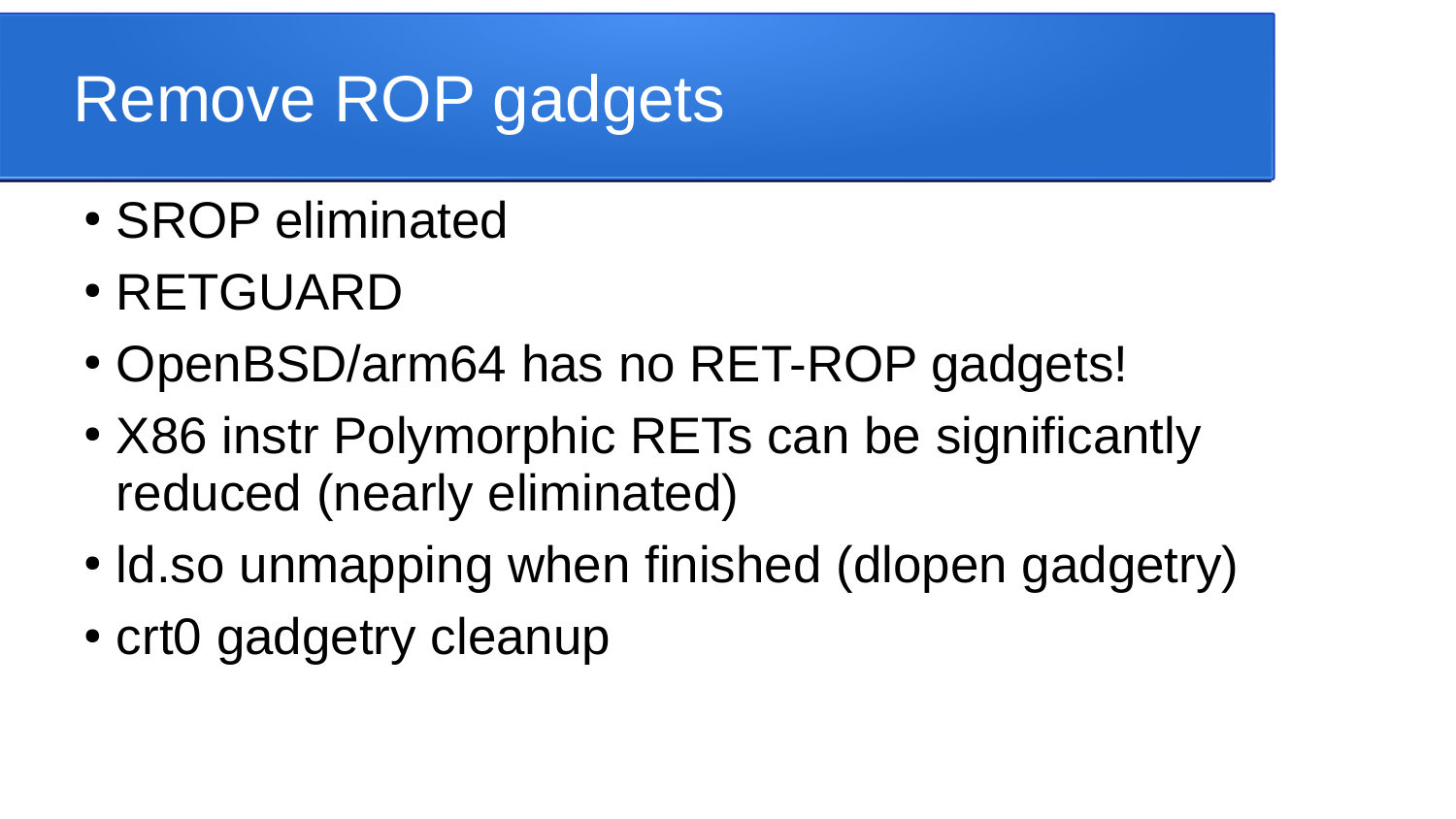## The role of privsep, fork + exec

- Privsep: Rewrite programs and structure them in a micro-kernel way
- Fork+exec: create new & unique address spaces whenever possible
- Moment-of-Failure knowledge from one privsep process, isn't applicable in another privsep process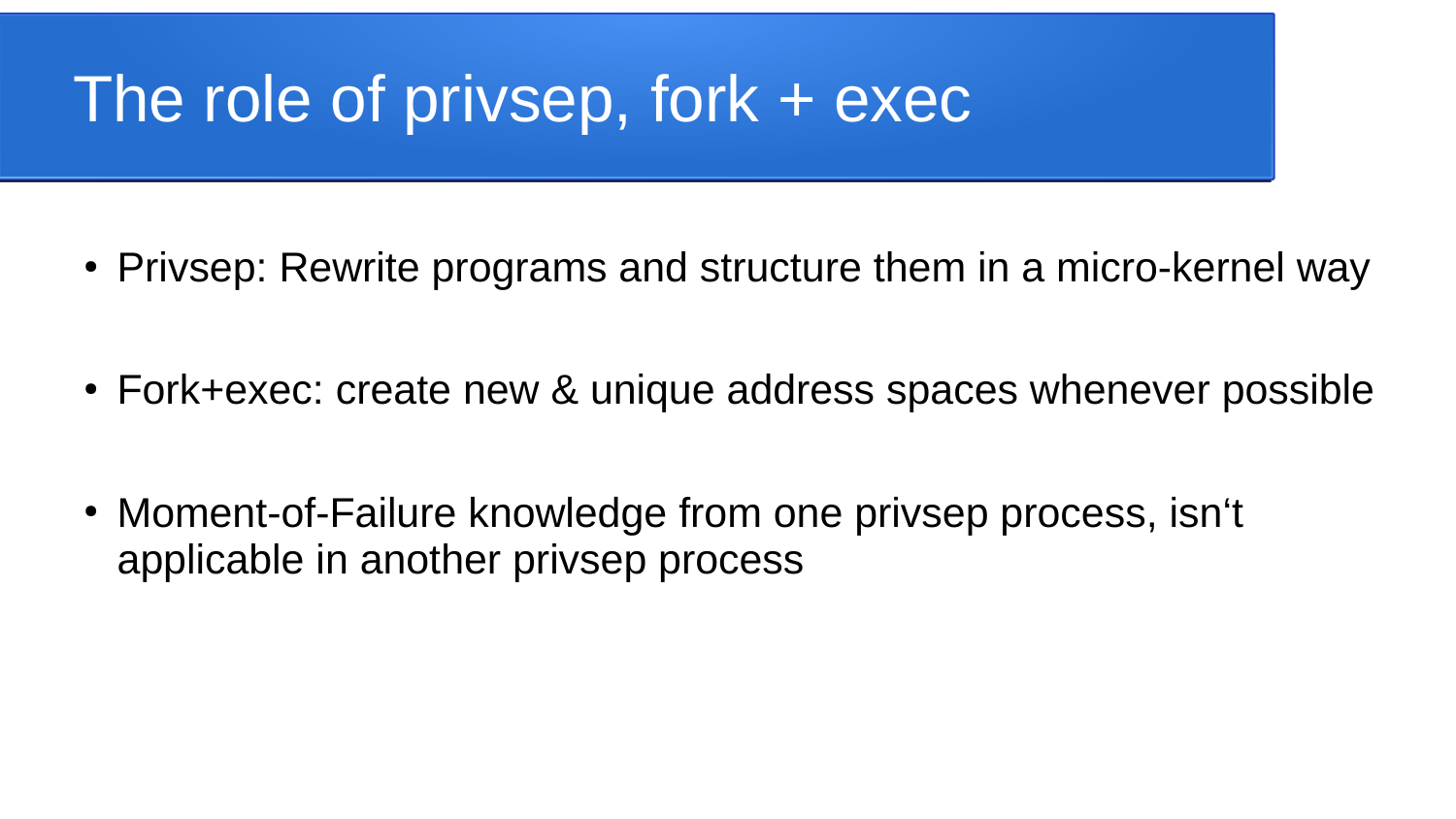## Complexity, Cost, Tradeoffs

• Cost of change must be evaluated

• As machines get faster, it is reasonable to use a larger portion of the cpu for self-protection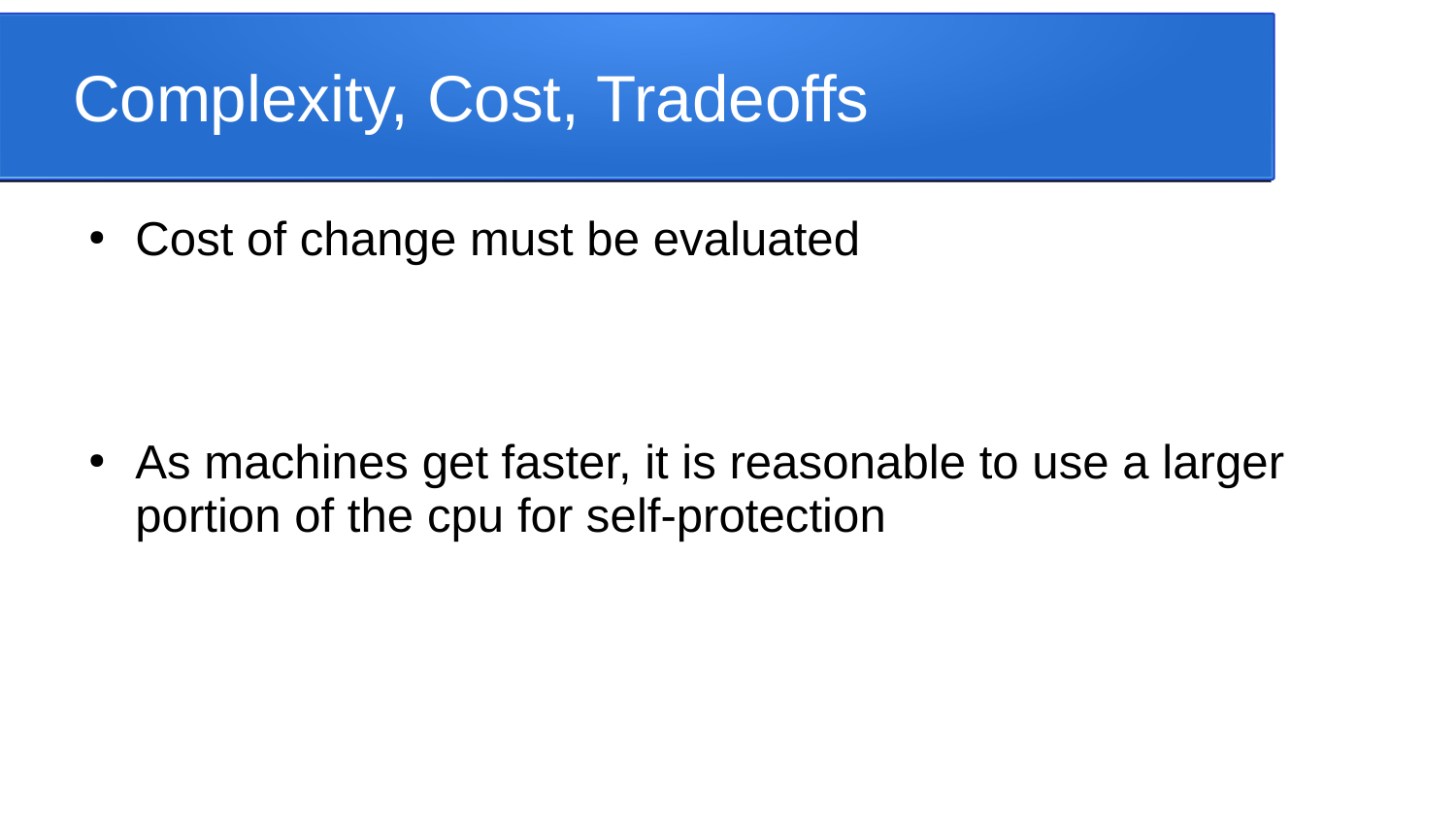## Pledge and unveil

- If the attacker manages to execute code in your environment
	- Take away as many system calls as possible
	- Restrict the filesystem space available